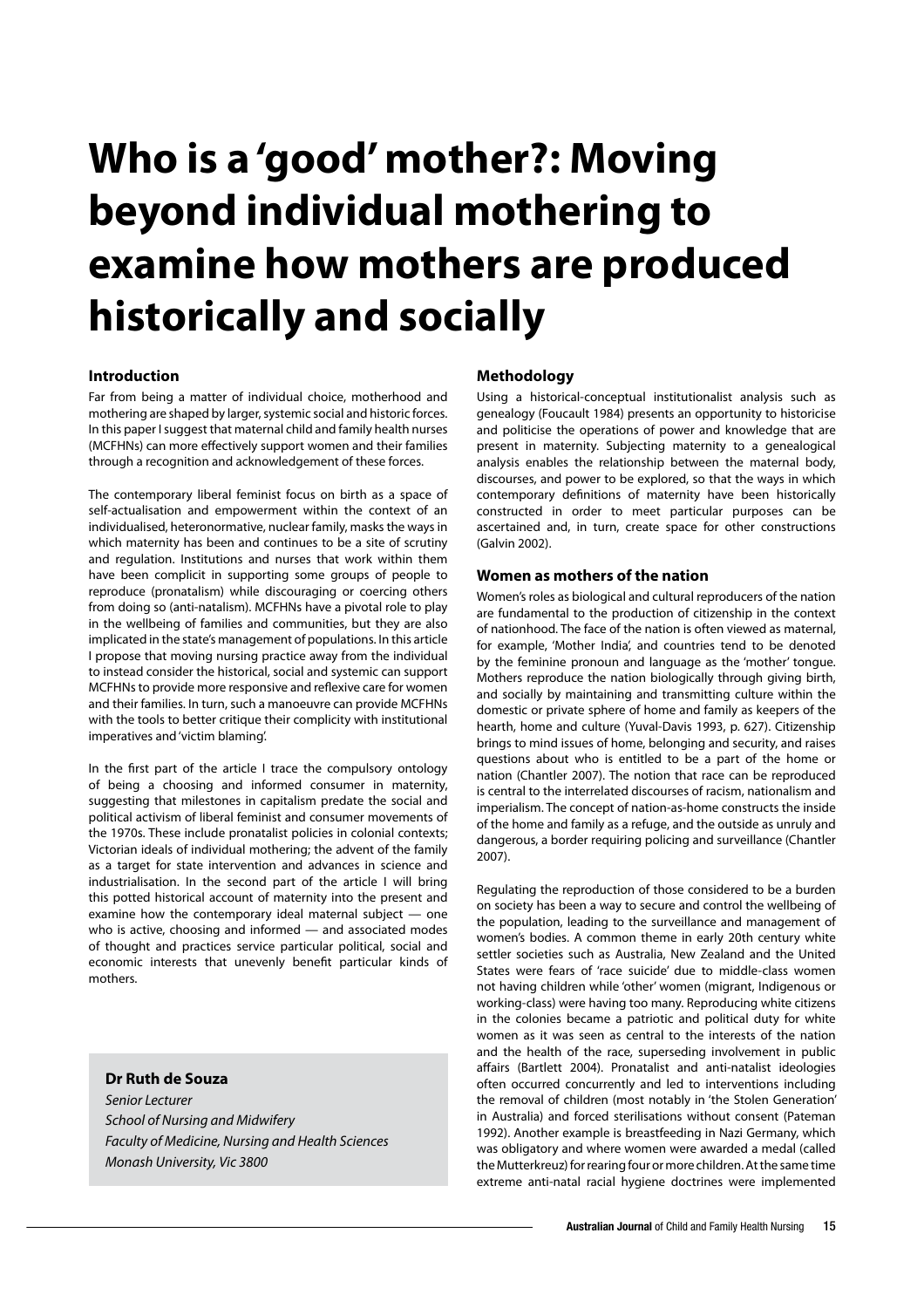against 'unfit mothers', resulting in forced sterilisations and abortions for women with impairments, or women considered "ethnically other" such as Jews, Gypsies and Slavs.

#### **Individual mothering and the family as nursery**

Victorian ideas of the home as a woman's sphere and moral standards of good mothering were specific to white, middleclass culture. Before the 19th century women had been primarily associated with "sexuality, cunning and immorality" (Ladd-Taylor & Umansky 1998, p. 7). The pious development of a domestic sensibility gave women a clear role that was linked with more dignity, authority and opportunities for education (Ladd-Taylor & Umansky 1998). The new Anglo-Saxon middle class individualised mothering in contrast with the shared child-rearing that was more common in other societies. This resulted in women from those communities, for example immigrant and Indigenous women, being labelled as bad mothers (Ladd-Taylor & Umansky 1998). Evolutionary theory played a role in demarcating good and bad mothering: Anglo-Saxon and Northern European women were positioned on the top of the hierarchy of the 'races' and were the only women capable of being good mothers, irrespective of what other mothers did (Ladd-Taylor & Umansky 1998). Such women bore the responsibility for ensuring the wellbeing of their families, the future of the nation and the progress of the race. Anglo-Saxon mothers were thus both exalted and pressured.

The high infant mortality rates of the time led to a focus on the management of mothers, rather than the politically challenging public health issues contributing to these rates (Ram & Jolly 1998). Foucault (Foucault & Rabinow 1984) noted that the wellbeing of children in general was seen as a problem of government, and the family provided a link between private good health and general political objectives for the public body (cited in Petersen & Lupton 1996). The family became the nursery of citizenship, with the family milieu acting as an exemplar for broader social relations (Petersen & Lupton 1996). The hygiene of the home became women's work as the emphasis on health implications of the domestic space grew in importance from the late 19th century and early 20th century (Petersen & Lupton 1996). Cleanliness, the orderliness of the home and the bodies inhabiting the home became a duty of citizenship for women. Simultaneously, maternity became defined as caring, altruistic and absorbing and laws were developed in the United Kingdom to punish infanticide, abortion and birth control (Petersen & Lupton 1996). Schemes to address maternal malpractice such as health visitors (whose job it was to survey and educate women) were initiated to ensure that the British, working-class mother was subjected to the imperatives of the infant welfare movement and became a 'responsible' mother. A proliferation of organisations to promote public health and domestic hygiene among the working class thrived, assisted by upper- or middle-class women. Several researchers have noted (Aanerud & Frankenberg 2007; Ram & Jolly 1998) how this class-based maternalism in Europe and North America reflected a race-based maternalism in the colonies, where Europeans challenged and transformed Indigenous mothering in the name of "civilisation, modernity and scientific medicine" (Jolly 1998, p. 1). Similarly, in colonised countries the 'cleaning up' of birth was achieved through both surveillance and improved hygiene and sanitation (Bartlett 2004).

The moral regulation of the population through the governance of the family remains a contemporary parenting practice where women are considered responsible for producing, maintaining and protecting others' health and wellbeing (Ladd-Taylor & Umansky 1998). Neoliberalism has further increased the responsibilities that are viewed as private and transferred to women when the government retreats (Berger & Guidroz 2010). Therefore, the Foucauldian expansion of the art of government to include maximising the wellbeing of populations has a particular resonance in maternity.

## **Science and industrialisation**

The 'cleaning up' of birth was a colonial and modernist enterprise, involving not only sanitation but also the governance of women's bodies (Bartlett 2005). The discourses of science and government intertwined as techniques of biopower, and came to increasingly engineer maternity. Scientific motherhood evolved as a combination of maternal love and mechanistic scientific knowledge in the late 19th century, and was influenced by two major developments in the 17th century (Dykes 2005). The first saw a shift from the embodied knowledge of women to science as the source of authoritative maternal knowledge. Science's tenets such as dualism, objectivism and reductionism led to the medicalisation of life and a framing of the body as a machine, predicated on the norm of the idealised masculine body (Donner 2003). The second trend was the impact of increased population, industrialisation and urbanisation that occurred with the growth of economies and colonies under Western capitalism. Productivity to boost profits, and monitoring for efficiency and outputs was increasingly emphasised. This made possible "the controlled insertion of bodies into the machinery of production and the adjustment of the phenomena of population to economic processes" (Foucault 1977, p. 141). Population, production and profit became drivers for the creation of the major disciplines of hospitals, schools and other "techniques for making useful individuals" (Foucault 1977, p. 211).

In the Victorian era in England, the factory and efficient production reached their peak and the ideologies that made industry productive began to permeate into other spheres of life (Dykes 2005). Factors that enhanced efficiency such as timing, regularity and scheduling were applied to motherhood and parenting, and in turn women's roles were geared towards producing adults for the factory. Submission to the systems and disciplines necessary on a production line became warranted as part of parenting, eventually joined by tenets from early 20th century behavioural psychology such as separation, control, routine and discipline. These Enlightenment tenets remain embedded in contemporary health systems and processes. Dykes draws on Martin (1990) to argue that under medicalisation "[maternal] labour is a production process, the woman is the labourer, her uterus is the machine, her baby is the product and the doctor is the factory supervisor". In a Marxist vein, the labouring woman requires an intermediary who can manage and control the process, thus separating her from her birthing (Dykes 2005). Kirkham (1989, p. 132) extends the metaphor to suggest that the role of the midwife is as a "shop floor worker" who follows the supervisor's "instructions". Dykes (2005, p. 2285) theorises contemporary breastfeeding similarly:

breastfeeding becomes the production process, the woman is still the labourer and her breasts now replace the uterus as the key functional machines. Now breast milk becomes the product, with her baby assuming the role of consumer. If the breasts (machines) are in "good working order" then they will "produce" the right amount and quality of the "product", breast milk. If the labourer uses them effectively, then they will deliver the "product" efficiently and effectively and in the correct amount to the "consumer", the baby.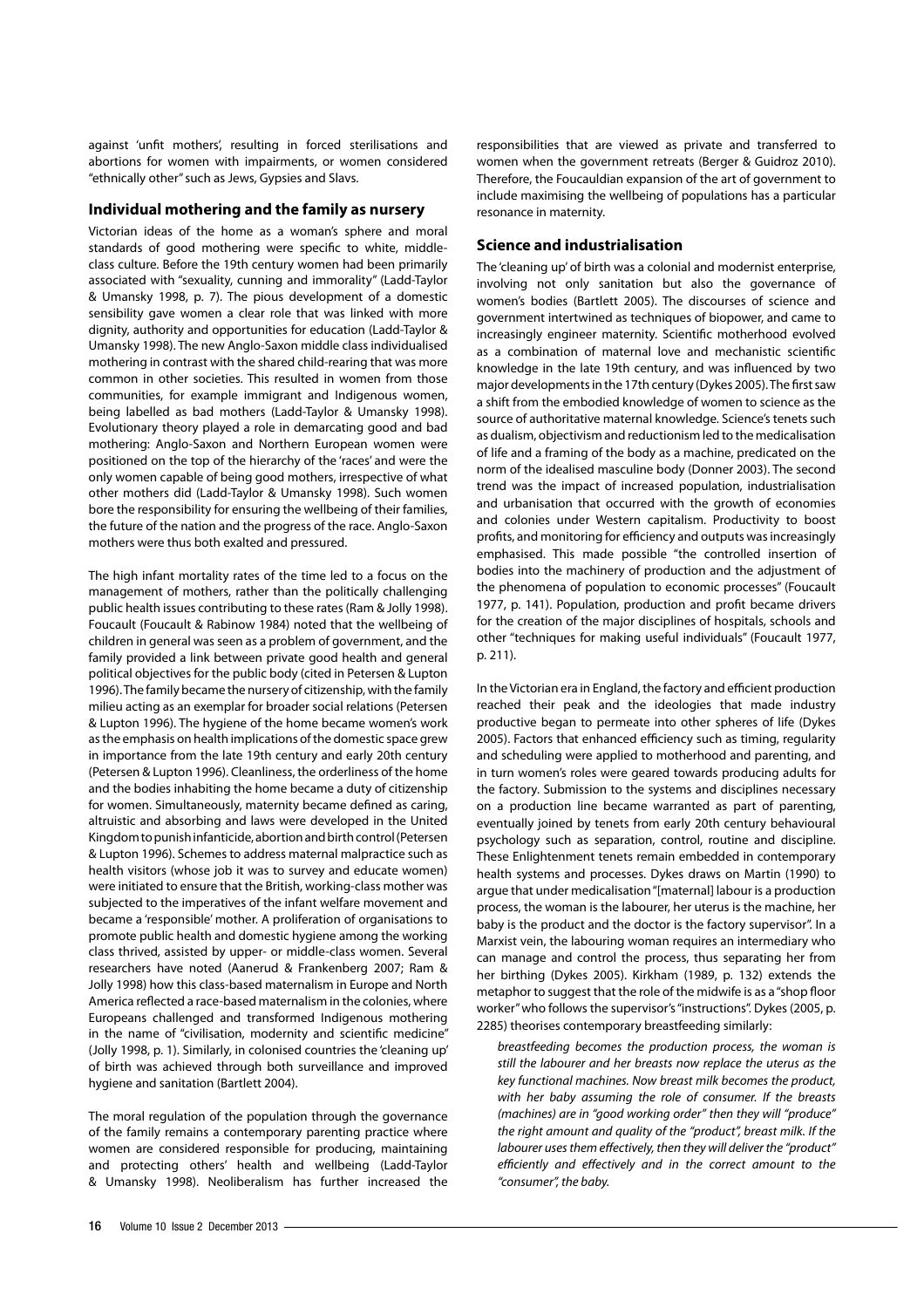This mechanistic view of breastfeeding and birth has two impacts: the first is that because these processes can go awry, a supervisor is needed (such as a midwife or health professional); secondly, the loss of confidence experienced by women as producers through a mechanistic metaphor. The expert/professional discourses of maternity thus produce particular kinds of maternal subjectivities around these impacts.

#### **The neoliberal maternal subject**

Being healthy is an important responsibility for a citizen and given that health is unstable, it requires work, effort and various practices (Petersen & Lupton 1996). The discourse of the modern individual rational subject has created a particular kind of subjectivity that is termed healthism, requiring the take-up of health-promoting activities as a moral obligation (Roy 2007). Healthist discourse emphasise an enterprising self who takes individual responsibility for health maintenance and enhancement, by engaging in selfdiscipline and self-surveillance. This ideology of the individual's responsibility to keep healthy is dominant in the media as well as professional health care discourses (Donnelly & McKellin 2007, p. 173):

... these ideologies and discourses reflect dominant western values for individualism, which, in turn, influence the direction of healthcare practice and the distribution of responsibility and role expectancies between individuals and institutions. Individualism has also influenced how responsibility for health is viewed, and thus how health care is being provided and practiced, and the ways in which people manage pervasive issues of blame and accountability.

This discrete, self-monitoring subject that invites and acts upon expert advice is a dominant feature of neoliberal public health policies, where it is assumed that access to information will result in effective self-regulation (Stapleton & Keenan 2009). This ideology is reflected in the way in which maternity health care systems position themselves as being the bearers of expert knowledge without acknowledging the credibility and legitimacy of other sources of knowledge such as family and community networks. A 'rational subject' model is assumed where authoritative professionals transmit information to individual women whose embodied, enculturated understandings and experiences are discounted or devalued. Pregnant and postnatal women are represented as autonomous social actors who are fully in control and knowledgeable about their bodies and 'free' to make and justify choices. Individuals and their caregivers are expected to engage in reflexive techniques and/or practices of subjectification, to be accountable for the choices that are made, and to account for their behaviours to those who are tasked with monitoring and validated for monitoring them (Stapleton & Keenan 2009). However, these 'universal' concepts of choice and autonomy are socioculturally constructed, potentially coercive and constrained through the intersections of class, race, ideology and resources (Stapleton & Keenan 2009).

The emphasis on women as primary carers, who bear responsibility for children, parents and partners through cleanliness, remains a dominant theme in contemporary Western societies (Petersen & Lupton 1996). The individualising of motherhood has led to the dominance of foetal rights discourses, where the supposed interests of the foetus are put before the interests of women and



# **GymbaROO ymbaROO KindyROO indyROO** GymbaROO and KindyROO working with MCFHN's: helping parents help their children. GymbaROO and KindyROO provide a unique early childhood development program for parents, their infants and young children. GymbaROO and KindyROO put the 'natural' back into development, actively engaging parents in their children's development in a fun learning environment. Do you know that your local GymbaROO/ KindyROO centre has fantastic services that MCFHN's can access? • Free lunch time talks to local council area groups. • Free baby information and activity sessions at your centre or at the local GymbaROO centre. • A great DVD series: The Importance of Being an Infant, 1, 2, 3, & 4 - special deal for MCFH . Our latest publication: 'Smart Start: how exercise can transform your child's life. • A quarterly magazine 'First Steps' that can be delivered free to your centre. Contact your local centre or GymbaROO Head Off to find out more. 1800 gymbaroo or 1800 kindyroo